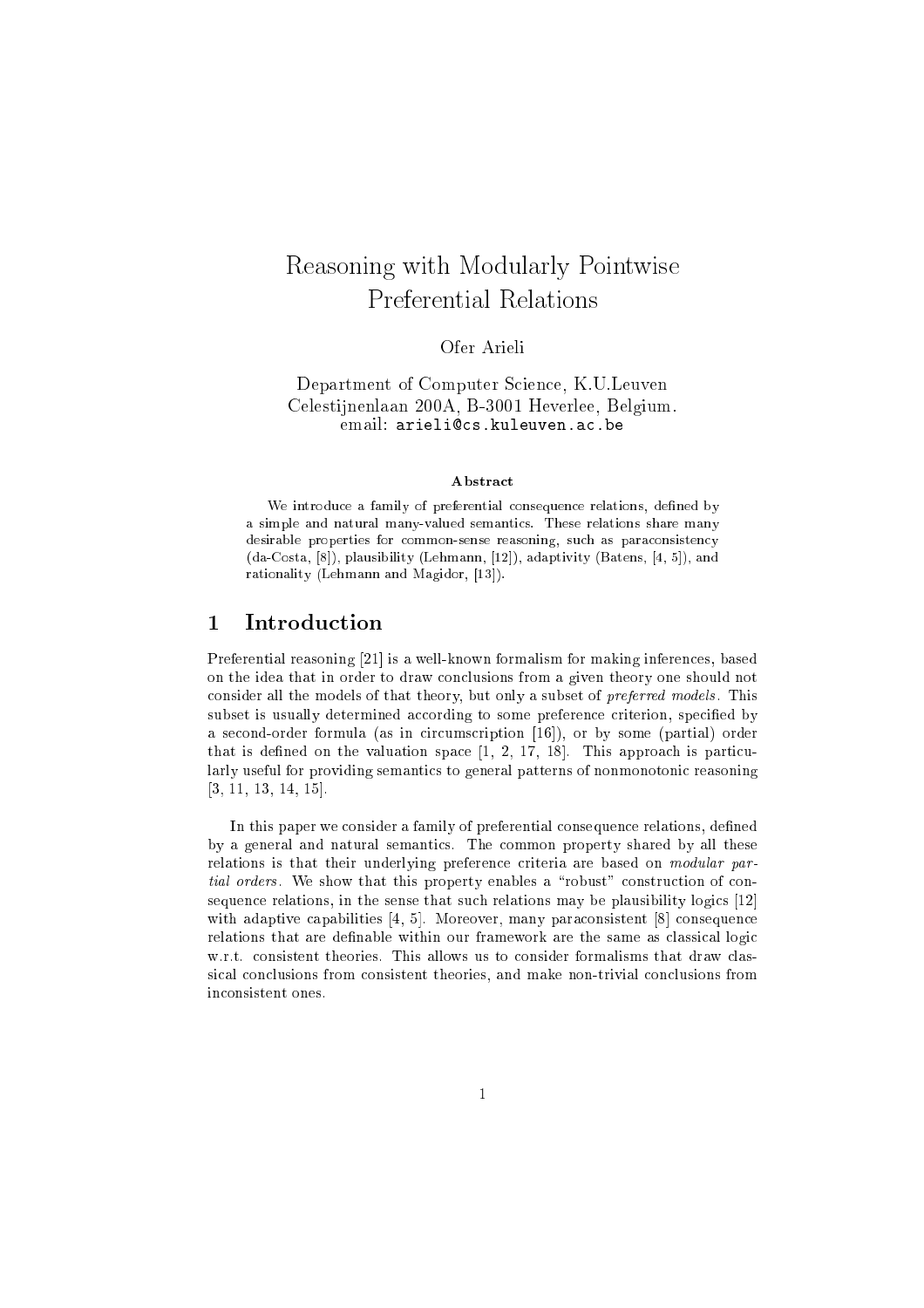### 2 Preliminaries

**Definition 1** A partial order  $\lt$  on a set S is called modular if  $y \lt x_2$  for every  $x_1, x_2, y \in S$  s.t.  $x_1 \nless x_2, x_2 \nless x_1$ , and  $y \le x_1$ .

**Proposition 2** [13] Let  $\lt$  be a partial order on S. The following conditions are equivalent:

- a)  $\langle$  is modular.
- b) If  $x_1 < x_2$  then either  $y < x_2$  or  $x_1 < y$  for every  $x_1, x_2, y \in S$ .
- c) There is a totally ordered set SQ with a strict order  $\prec$  and a function  $g : S \to S$ s.t.  $x_1 < x_2$  iff  $q(x_1) \prec q(x_2)$ .

**Definition 3** Let  $\Sigma$  be an arbitrary propositional language. A preferential structure for is a quadruple <sup>P</sup> =(L; D; O; ), where <sup>L</sup> is a complete bounded lattice,  $D \subset L$  is a prime filter in  $L$  that contains the *designated* elements of  $L$ ,  $\subset$  is a set of operations on L that correspond to the connectives in  $\Sigma$ , and  $\leq$  is a well-founded modular order on L.

In what follows we shall denote the maximal element of  $\mathcal L$  by t and the minimal one by f. We shall assume that the set  $\mathcal O$  contains a meet and a join operations that correspond, respectively, to the conjunction  $(\wedge)$  and the disjunction  $(\vee)$  in  $\Sigma$ , and an involution operation that corresponds to the negation operator  $(\neg)$  in  $\Sigma$ .

The semantical notions that correspond to the multiple-valued case are natural generalizations of the classical ones: A (multiple-valued) valuation  $\nu$  is a function that assigns an element of  $\mathcal L$  to each atomic formula. Extension to complex formulae is done in the standard way. A valuation  $\nu$  is a model of a set  $\Gamma$  of assertions If  $\nu(\nu) \in \nu$  for every  $\nu \in I$ . The set of all the valuations into L is denoted by  $\nu^-,$ and the set of all the models of  $\Gamma$  is denoted by  $mod(\Gamma)$ .

**Definition** 4 Let  $\nu_1, \nu_2 \in V^{\perp}$ , and let  $\lt$  be a modular order on  $L$ . Denote:

- a)  $\nu_1 \preceq \nu_2$  if for every atom  $p \nu_2(p) \nless \nu_1(p)$ .
- b)  $\nu_1 \prec \nu_2$  if  $\nu_1 \preceq \nu_2$  and there is an atom  $p_0$  s.t.  $\nu_1(p_0) \lt \nu_2(p_0)$ .<sup>2</sup>

Denition <sup>5</sup> Let <sup>P</sup> be a preferential structure, and let be a set of formulae in a language  $\Sigma$ . A valuation  $M \in mod(\Gamma)$  is a P-preferential model of  $\Gamma$  if there is no other valuation  $M \in mod(1)$  s.t.  $M \prec M$ . The set of all the P-preferential models of  $\Gamma$  is denoted by  $!(\Gamma, \mathcal{P})$ .

**Definition 6** Let  $P = (\mathcal{L}, \mathcal{D}, \mathcal{O}, \leq)$  be a preferential structure. A set  $\Gamma$  of formulae P-preferentially entails a set  $\Delta$  of formulae (notation:  $1 \models \sim$   $\Delta$ ) if every M  $\in$  $!(\Gamma, \mathcal{P})$  is a model of some formula in  $\Delta^3$ 

<sup>1</sup> I.e., those elements that represent true assertions.

Thote that  $\preceq$  is a pre-order and  $\preceq$  is a strict order (i.e., irreflexive and transitive).

 $^{\circ}$  In what follows will we say that  $\models^{\sim}_{\leq}$  is induced by  ${\cal P}.$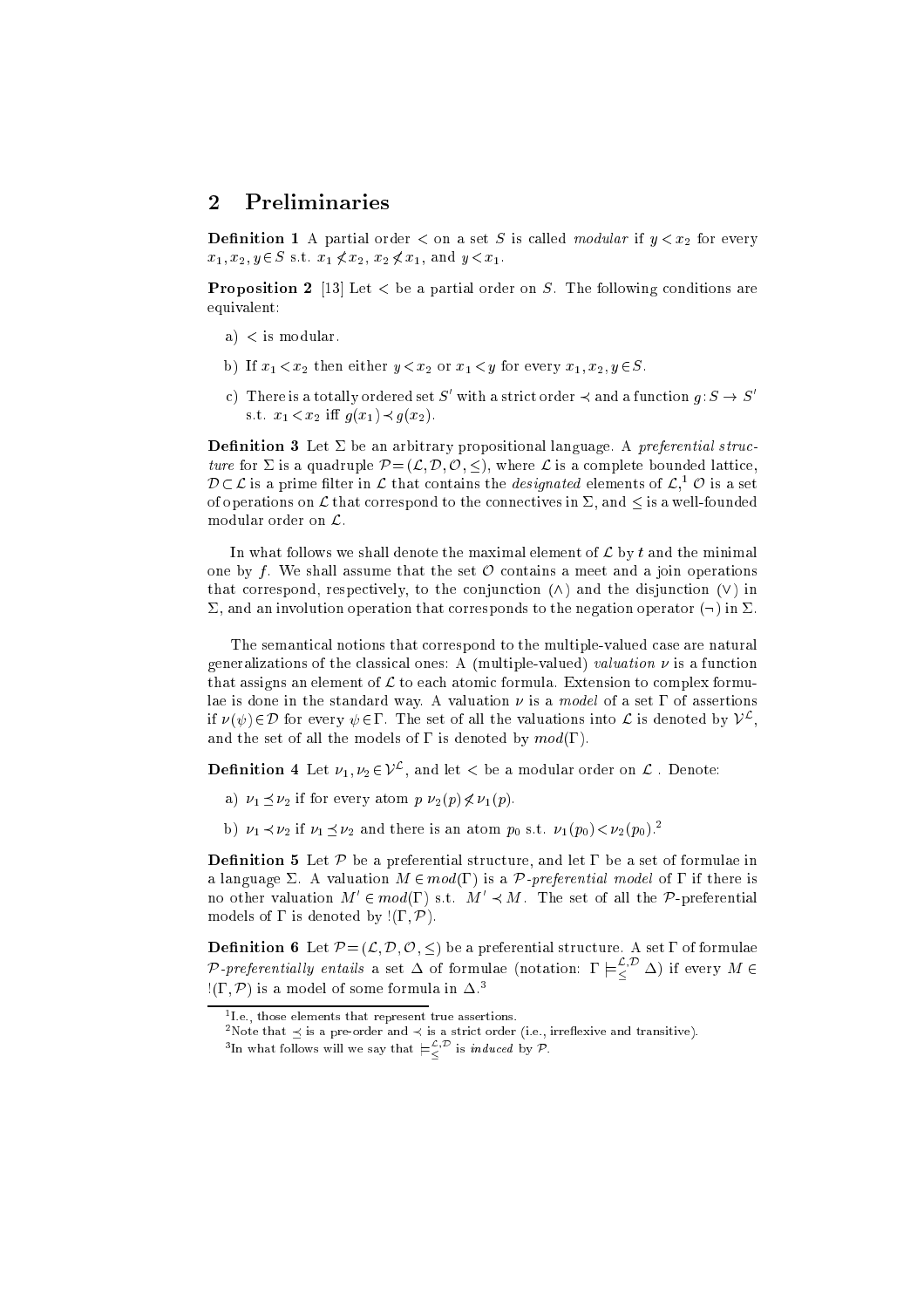#### 3 Preferential consequence relations

Many well-known formalisms correspond to Definition 6. In this section we consider some of them.

Suppose first that  $P$  is a preferential structure with a degenerated preferential order. I.e., all the elements in  $\mathcal L$  are  $\leq$ -incomparable. In this case  $\Gamma$   $\mathcal P$ preferentially entails  $\Delta$  if every model of  $\Gamma$  is a model of some formula in  $\Delta$ . In case that  $\mathcal L$  is a two-valued lattice the consequence relation that is obtained is that of classical logic. Kleene three-valued logic [10] obtains by taking a threevalued lattice  $\mathcal{L} = \{t, f, \perp\}$ , where  $\perp$  is the middle element, and  $\mathcal{D} = \{t\}$ . Belnap four-valued logic [6, 7] obtains by taking a four-valued lattice  $\mathcal{L} = \{t, f, \top, \bot\}$ , in which  $\perp$  and  $\perp$  are two intermediate incomparable elements, and  $\mathcal{D} = \{t, \perp\}$ . For arbitrary preferential structures with degenerated preferential orders, we have:

**Proposition** 7 [3] A relation  $\equiv \bar{\zeta}^T$ , induced by a preferential structure with a degenerated preferential order, is a consequence relation in the sense of Tarski [23] and Scott [20]. I.e., it satisfies the following conditions:

reflexivity: if  $\Gamma \cap \Delta \neq \emptyset$  then  $\Gamma \models_{\leq} \Delta$ . monotonicity: if  $I \models \{ \neg \Delta \text{ and } I \subseteq I \lor \Delta \subseteq \Delta \}$ , then  $I' \models \{ \neg \Delta \}$ . cut: if  $1_1 \models \geq^p \psi$ ,  $\Delta_1$  and  $1_2, \psi \models \geq^p \Delta_2$  then  $1_1, 1_2 \models \geq^p \Delta_1, \Delta_2$ .

In the general case, when the pointwise preferential order is  $not$  degenerated,  $\models$  $\gtrsim$  is usually non-monotonic (see Section 4.1). Below are some formalisms that are obtained in this case:

• Reiter's closed-world assumption [19]: Obtains by using a two-valued lattice and a pointwise preferential order that is the same as the partial order of the lattice under consideration (which is clearly modular). The preferential models of a theory in this case are those that minimize the amount of the  $t$ -assignments. In case of first-order languages the preferential models of a theory are its minimal Herbrand models.

• The logic LPm of Priest [17, 18]: This logic is based on a three-valued lattice  $\mathcal{L} = \{t, f, \top\}$  with a middle element  $\top$ , and  $\mathcal{D} = \{t, \top\}$ . Here  $\neg \top = \top \in \mathcal{D}$ , and so  $\top$  is intuitively understood as representing contradictions. The preferred models in this case are those that are minimally inconsistent, i.e.: those that assign  $\top$ only to some minimal set of atomic formulae. The modular preferential order may therefore be defined here by:  $f \leq \top$  and  $t \leq \top$ .

• The four-valued logic  $\equiv_k$ : The preferred models in this case are those that are minimal with respect to the "knowledge order"  $\leq_k$  of Belnap's four-valued information lattice A4 [6, 7]. In this (modularly) preferential order  $\perp$  is the minimal element, t and f are two intermediate elements that are  $\leq_k$ -incomparable, and  $\top$ is the maximal element.

• The logics  $\models_{\mathcal{I}_1}^4$  and  $\models_{\mathcal{I}_2}^4 [1, 2]$ : Again, these logics are based on Belnap's fourvalued lattice  $[0, 1]$ . The preferential order for  $\equiv_{\bar{\mathcal{I}}_1}$  obtains by taking  $+$  as the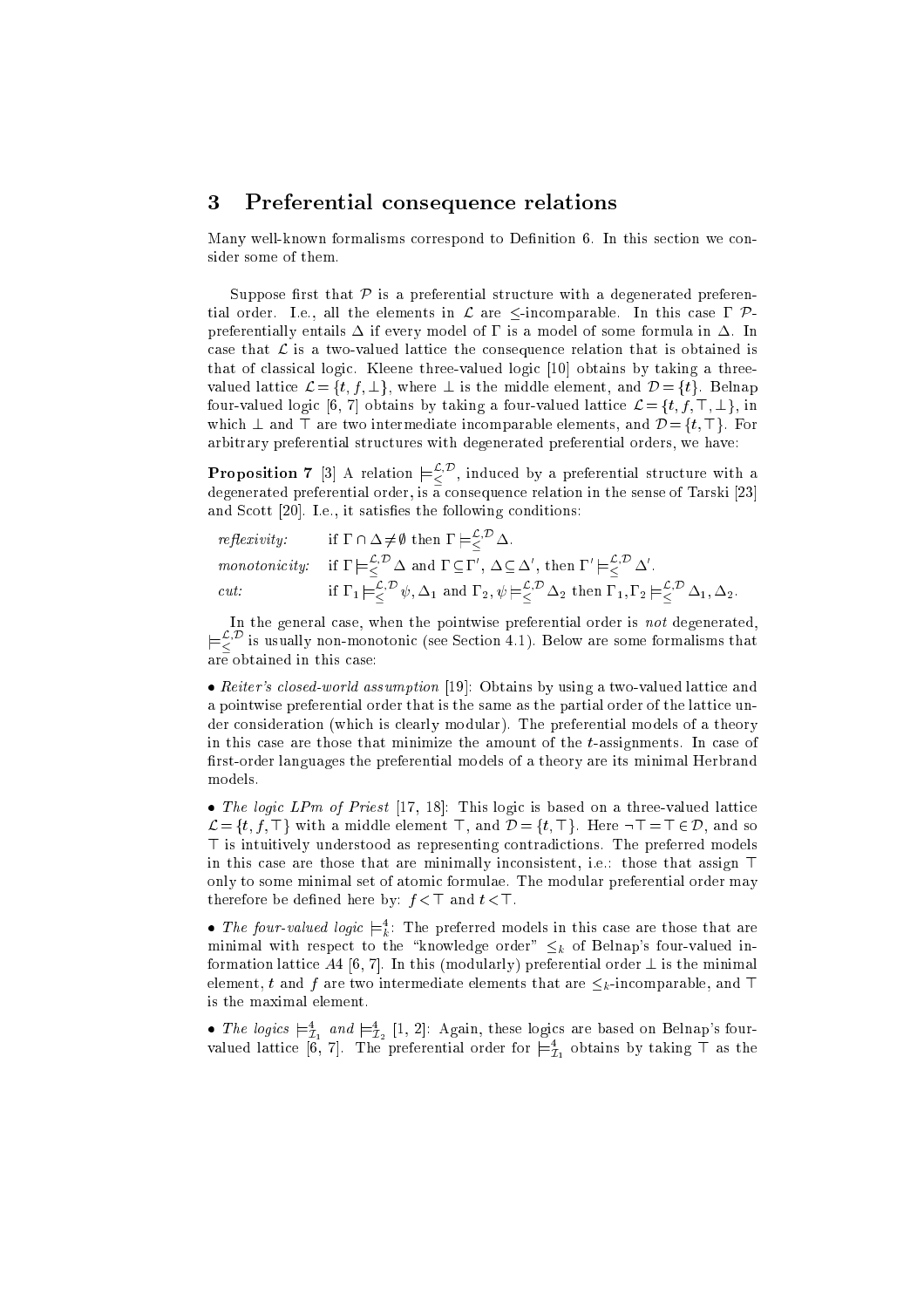only maximal element (and all the other truth values are  $\leq$  incomparable). The preferential order for  $\equiv_{\bar{\mathcal{I}}_2}$  obtains by taking  $+$  and  $\perp$  as  $\leq$ -greater than  $t$  and  $f$ (see [2] for a justication of these choices).

• The logic RI of Kifer and Lozinskii  $[9]$ : This is an annotated logic [22]. The preferred models of RI minimize the assignments w.r.t. a certain set  $\Delta \subset \mathcal{L}$ . Thus, the preferential order in this case obtains by considering every element in  $\Delta$  as strictly  $\leq$ -greater than every element in  $\mathcal{L}\backslash \Delta$ .

## 4 Useful properties of  $\models^{\sim}_\leq$

#### 4.1 Non-monotonicity and plausibility

In Proposition 7 we have shown that  $\equiv \sim$  is monotonic in cases that the prefrelations of the form  $\equiv \frac{L_{i}^{(D)}}{2}$  are non-monotonic.<sup>4</sup> In such cases it is usual to require weaker conditions, such as the those introduced by Kraus, Lehmann, and Magidor into the context of preferential logics [11, 14, 15], or those of Lehmann's plausibility  $\ldots$ 

**Definition 8** [12] A binary relation  $\sim$  between sets of formulae is called a plausibility logic if the following properties are satised:

| <i>Inclusion:</i>           | $\Gamma, \psi \sim \psi$ .                                                                 |
|-----------------------------|--------------------------------------------------------------------------------------------|
| <i>Right Monotonicity:</i>  | If $\Gamma \sim \Delta$ , then $\Gamma \sim \psi$ , $\Delta$ .                             |
| Cautious Left Monotonicity: | If $\Gamma \sim \psi$ and $\Gamma \sim \Delta$ , then $\Gamma, \psi \sim \Delta$ .         |
| Cautious Cut:               | If $\Gamma, \psi \sim \Delta$ and $\Gamma \sim \psi, \Delta$ , then $\Gamma \sim \Delta$ . |

**Definition 9** A preferential structure  $\nu$  is called *stoppered* [15] a fit for every set of formulae 1 and every  $M \in mod(1)$ , either  $M \in \{1, P\}$ , or there is an  $M \in \{1, P\}$ s.t.  $M' \prec M$ .

**Proposition 10** Let  $P = (\mathcal{L}, \mathcal{D}, \mathcal{O}, \leq)$  be a stoppered preferential structure. Then  $\equiv$  is a plausibility logic.

Proof: Inclusion and Right Monotonicity immediately follow from the denition of  $\equiv$   $\geq$  . For Cautious Left Monotonicity, assume that  $\Gamma = \geq$   $\psi$ , and  $\Gamma = \geq$   $\Delta$ . Let  $\overline{M}$  be some  $\mathcal P$ -preferential model of  $\Gamma \cup \{\psi\}$ . In particular, M is a model of  $\Gamma$ . Moreover, it must be a  $P$ -preferential model of  $\Gamma$  as well, since otherwise, by stopperdness, there would have been an  $N \in \{1, P\}$  s.t.  $N \prec M$ . Since  $1 \models \geq^+ \psi$ , this N would have been a model of  $\Gamma \cup \{\psi\}$  that is strictly  $\prec$  smaller than M. Hence M <sup>62</sup> !( [ f g; P), with a contradiction to the choice of M. Thus, M <sup>2</sup> !(; P). Now, since  $I \models \{ \in \Delta, M \text{ is a model of some } \theta \in \Delta \text{. Hence } I, \psi \models \{ \in \Delta \}$ .

The contradiction of the contradiction, that  $\Gamma, \psi \models_{\leq}^{\mathcal{L}, \mathcal{D}} \Delta$  and  $\Gamma \models_{\leq}^{\mathcal{L}, \mathcal{D}} \psi, \Delta$ , but  $M(\delta) \notin \mathcal{D}$ 

<sup>4</sup>For instance, all the logics considered after Proposition <sup>7</sup> are nonmonotonic.

The fitting the same property is called *smoothness*.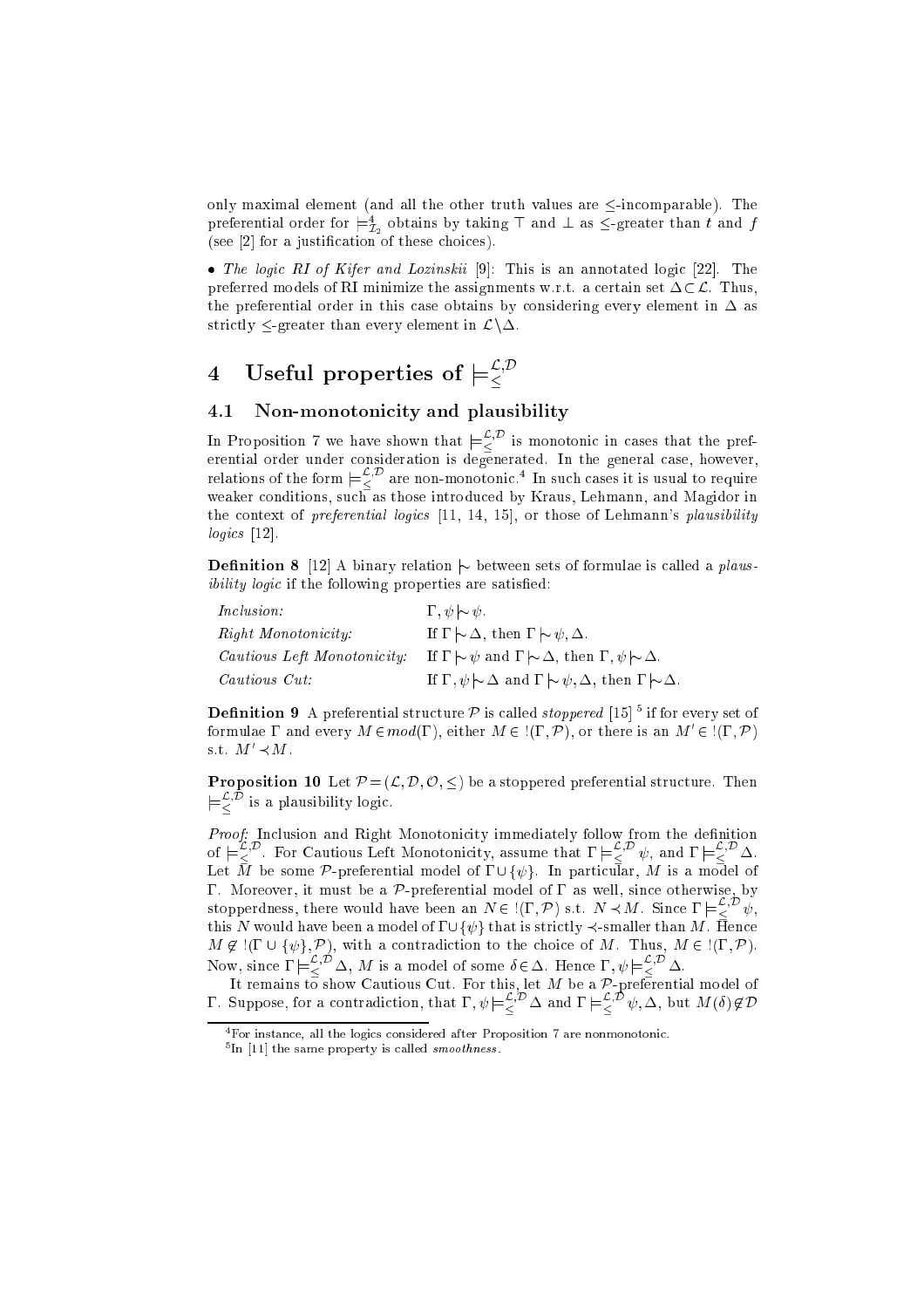for every  $\delta \in \Delta$ . Since  $1 \models \geq^+ \psi, \Delta$ , necessarily  $M(\psi) \in \mathcal{D}$ , and so M is a model of a fig. Moreover, M must be a preferential model of a  $\mathfrak{g}$  g, since  $\mathfrak{g}$ other model of this set that is strictly  $\prec$ -smaller than M must be in particular a model of  $\Gamma$ , which is  $\prec$ -smaller than M (and this contradicts the choice of M).  $\Box$ Now,  $1, \psi \models_{\leq} \Delta$ , therefore  $M(\emptyset) \in D$  for some  $\emptyset \in \Delta$ , a contradiction.

**Corollary 11** If L is finite, then  $\equiv \frac{1}{2}$  is a plausibility logic w.r.t. finite sets of premises.

Proof: Follows from Proposition 10, since the conditions of the corollary yield stopperdness.  $\Box$ 

In the next proposition (the proof of which will be given elsewhere) it is shown that consequence relations of the form  $\equiv \sim$  may also be considered as a generalization to the multiple-valued case of the 2-valued patterns of nonmonotonic reasoning, considered in [11].

**Proposition 12** If  $\mathcal{L}$  is a two valued lattice, and the language  $\Sigma$  is the classical propositional one, then the single-assumption-single-conclusion fragment of  $\models^{\mathcal{L},\mathcal{D}}_{\leq}$  $\sim$ is a preferential logic in the sense of Kraus, Lehmann, and Magidor [11].

#### 4.2 Paraconsistency and classicality

A desirable property of formalisms for managing inconsistent information is that they will be able to draw classical conclusions from (classically) consistent theories, and will not "explode" the set of conclusions when the theory becomes inconsistent. Corollary 16 shows that many consequence relations that are induced by preferential structures have this property.

**Definition 13** A modular order  $\leq$  on L is called *classical* if t and f are the only  $(incomplexable)$   $\leq$ -minimal elements.

In what follows we denote by  $\equiv$  the classical consequence relation.

**Proposition 14** Let  $P = (\mathcal{L}, \mathcal{D}, \mathcal{O}, \leq)$  be a pointwise preferential structure, where  $\leq$  is a classical modular order on L. For every classically consistent theory  $\Gamma$ , and for every formula  $\psi$ , we have that  $\Gamma\models^*\psi$  iff  $\Gamma\models^*\psi$ .

Proof: Immediately follows from the fact that if is a classical modular order and  $\Gamma$  is a classically consistent theory, then  $!(\Gamma,\mathcal{P})$  coincides with the set of the classical models of  $\Gamma$ .  $\Box$ 

minimal element y s.t. either  $y \notin \mathcal{D}$  or  $\neg y \notin \mathcal{D}$ , then  $\models_{<}^{\mathcal{L}, \mathcal{D}}$  is paraconsistent.

 $\mathcal{L} \circ \mathcal{L} \circ \mathcal{L} \circ \mathcal{L} \circ \mathcal{L} \circ \mathcal{L} \circ \mathcal{L} \circ \mathcal{L} \circ \mathcal{L} \circ \mathcal{L} \circ \mathcal{L} \circ \mathcal{L} \circ \mathcal{L} \circ \mathcal{L} \circ \mathcal{L} \circ \mathcal{L} \circ \mathcal{L} \circ \mathcal{L} \circ \mathcal{L} \circ \mathcal{L} \circ \mathcal{L} \circ \mathcal{L} \circ \mathcal{L} \circ \mathcal{L} \circ \mathcal{L} \circ \mathcal{L} \circ \mathcal{L} \circ \mathcal{$ not every conclusion follows from it. In fact, for every atom  $q\neq p$  we have  $\Gamma \not\models \gtrless^+q.$ To see that, consider a valuation M, for which  $M(p)=x$  and  $M(q)=y$  for  $y \notin \mathcal{D}$ .

By Propositions 14 and 15 we have the following result: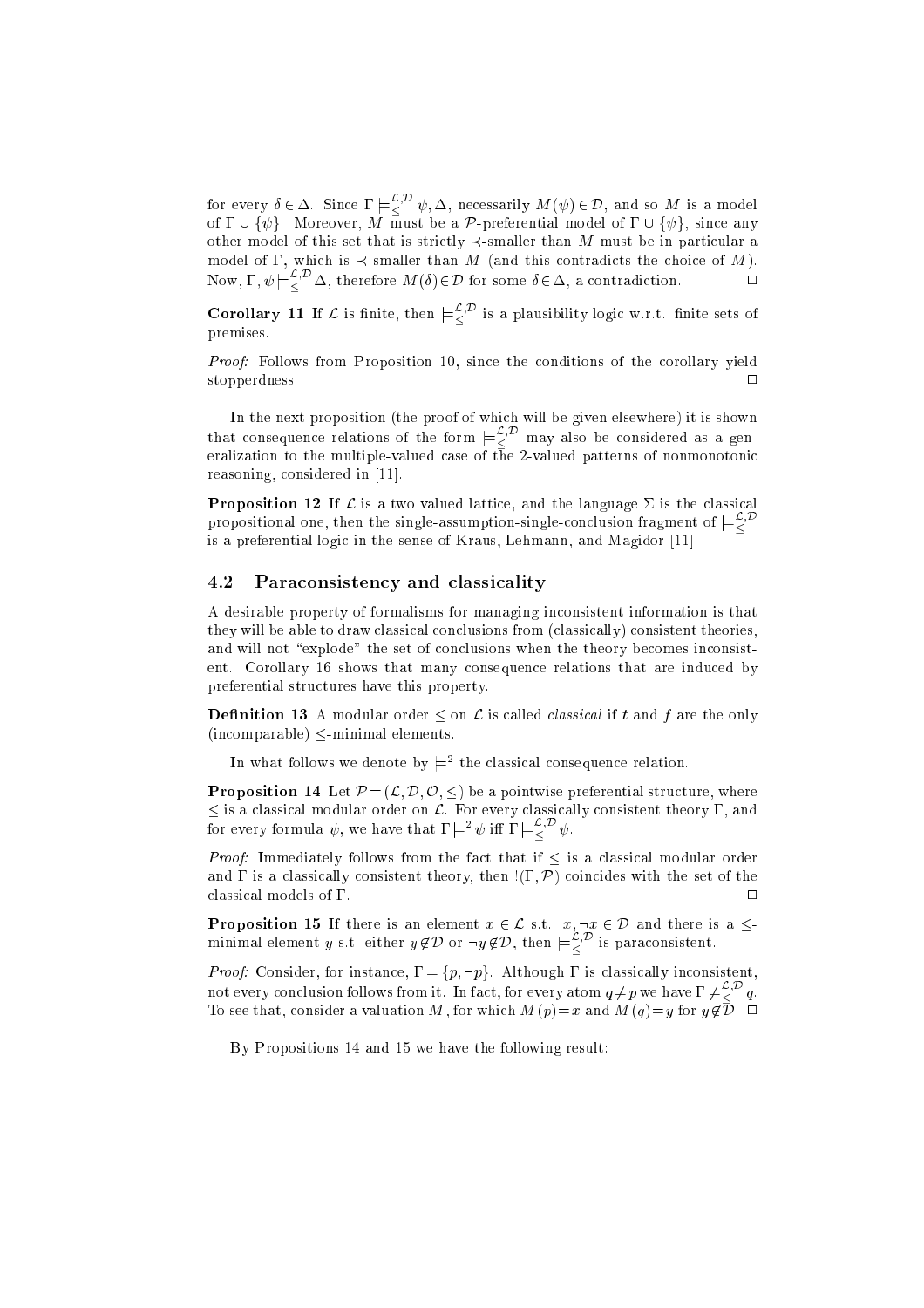**Corollary 16** Let  $\mathcal{P} = (\mathcal{L}, \mathcal{D}, \mathcal{O}, \leq)$  be a pointwise preferential structure, where there is an  $x \in \mathcal{L}$  s.t.  $x, \neg x \in \mathcal{D}$ , and  $\leq$  is a classical modular order on  $\mathcal{L}$  for which there is a  $\le$ -minimal element y s.t. either  $y \notin D$  or  $\neg y \notin D$ . Then  $\models \leq^*$  is the same as the classical consequence relation w.r.t. consistent theories, and is not trivial w.r.t. inconsistent theories.

I ne consequence relation of LPm and the consequence relation  $\models_{\mathcal{I}_2}$ , considered in Section 3, are examples of formalisms that have the property specified in the last corollary.

#### 4.3 Rationality

In [13] Lehmann and Magidor consider some properties that a "rational" nonmonotonic consequence relation should satisfy. One property that is considered as particularly important assures that a reasoner will not have to retract any previous conclusion when learning about a new fact that has no in
uence on the existing set of premises. Consequence relations that satisfy this property are called *rational*. Next we show that the relations that are induced by preferential structures are indeed "rational"

**Notation 17** Denote by  $\mathcal{A}(\Gamma)$  the set of the atomic formulae that appear in some formula of  $\Gamma$ .

## **Proposition 18** If  $I \models \{ \\ \Delta \text{ and } A(I \cup \Delta) \cap A(\Lambda) = \emptyset, \text{ then } I, \Lambda \models \{ \\ \Delta \}$ .

*Proof:* Suppose otherwise that  $\Gamma, \Lambda \not \models \emptyset$   $\Delta$ . Then there is a model  $M \in \Gamma(\Gamma \cup \Lambda, \mathcal{P})$ such that for every <sup>2</sup> , M() <sup>62</sup> D. Let m be some -minimal element in L. Consider the following valuation:

$$
N(p) = \begin{cases} M(p) & \text{if } p \in \mathcal{A}(\Gamma \cup \Delta) \\ m & \text{otherwise} \end{cases}
$$

Clearly, N is a model of 1 and for every  $\delta \in \Delta$ ,  $N(\delta) \notin \mathcal{D}$ . Since  $1 \models \supsetneq^{\sim} \Delta$ , N cannot be a  $P$ -preferential model of L, and so there is a model N  $\,$  of L s.t.  $N\,$   $\prec$  N  $\,$ By the definition of *I*V, there is some  $p_0 \in A(1 \cup \Delta)$  such that *IV* ( $p_0$ )  $\lt N(p_0)$ . Now, consider the following valuation:

$$
M'(p) = \begin{cases} N'(p) & \text{if } p \in \mathcal{A}(\Gamma \cup \Delta) \\ M(p) & \text{otherwise} \end{cases}
$$

Clearly,  $M \prec M$ , and since M is the same as N on  $\mathcal{A}(1)$ , M is also a model of  $\Gamma$ . Moreover, using the facts that  $\mathcal{A}(\Gamma \cup \Delta) \cap \mathcal{A}(\Lambda)=\emptyset$  and that M is a model of  $\Lambda$ , it follows that  $M$  is also a model of  $\Lambda$ . Hence  $M$  is a model of  $\Gamma \cup \Lambda$ , which is strictly  $\prec$ -smaller than M, but this is a contradiction to the choice of M.  $\Box$ 

 $\sim$  E.g., using the example considered in [11], the fact that a certain bird is red should not allect our knowledge about its ying abilities.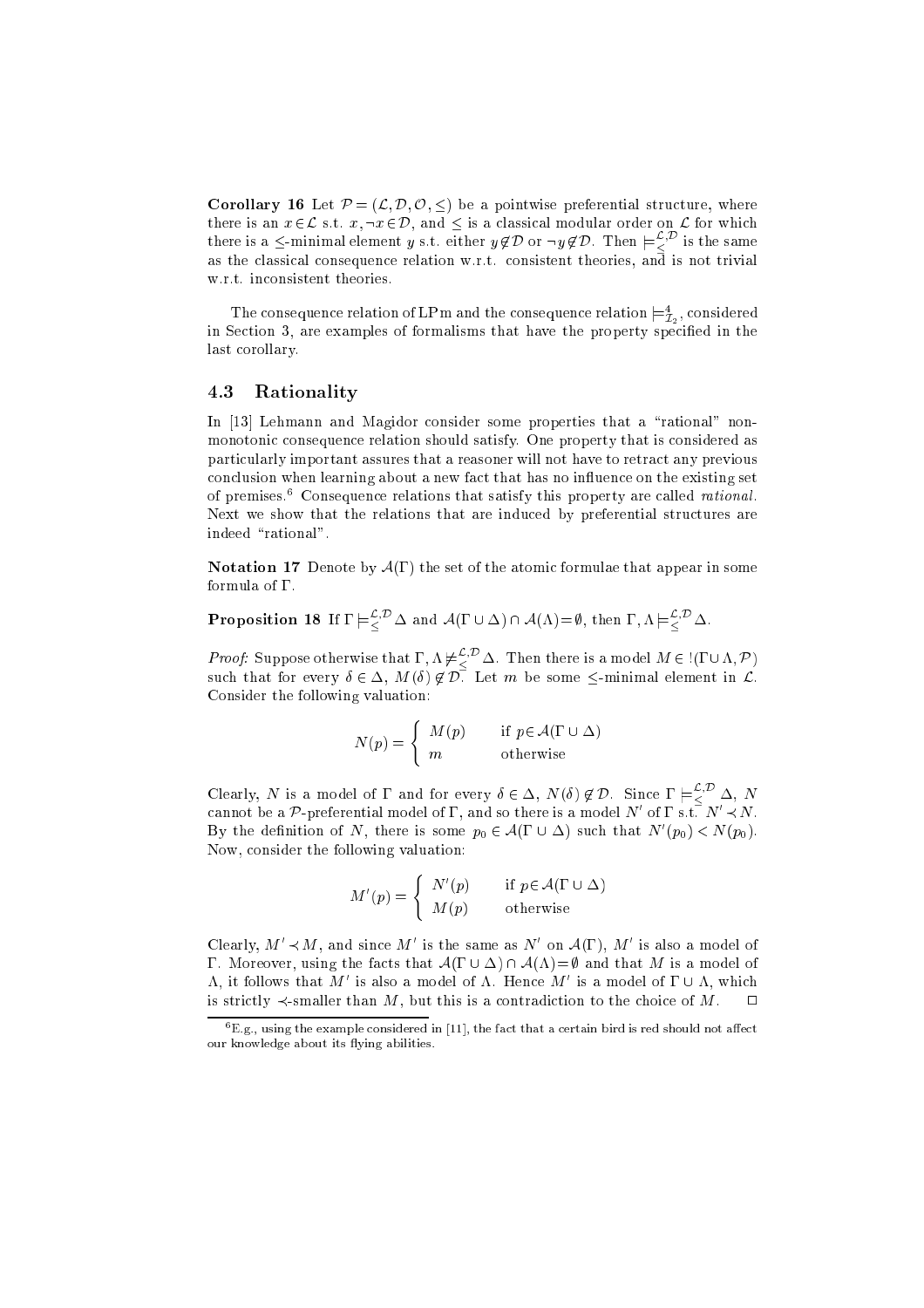#### 4.4 Adaptivity

Consider the set  $\Gamma_1 = \{p, \neg p, \neg p \lor q\}$ . A plausible inference mechanism should not apply the Disjunctive Syllogism here to p and  $\neg p \lor q$  for concluding that q follows from  $\Gamma_1$ . The reason for this is that  $\neg p$  holds in  $\Gamma_1$  and so  $\neg p \lor q$  is true even in cases that q is false. On the other hand, in the case of  $\Gamma_2 = \{p, \neg p, r, \neg r \lor q\},\$ applying the Disjunctive Syllogism to r and  $\neg r \vee q$  may be justified by the fact that the subset of formulae to which the Disjunctive Syllogism is applied should not be affected by the inconsistency in  $\Gamma_2$ , therefore inference rules that are classically valid can be applied to it.

The ability to handle theories with contradictions in a nontrivial way, but presuppose <sup>a</sup> consistency of all sentences `unless and until proven otherwise', is called adaptivity [4, 5]. Consequence relations with this property adapt to the specic inconsistencies that occur in the theories.

The following proposition shows that preferential relations that are based on classical modular orders are adaptive: If a given theory can be split up to a consistent and an inconsistent parts, then every assertion that is not related to the inconsistent part, and which classically follows from the consistent part, must preferentially follow from of the whole theory.

**Proposition 19** Let  $(\mathcal{L}, \mathcal{D}, \mathcal{O}, \leq)$  be a pointwise preferential structure, where  $\leq$ is a classical modular order on L. Let  $\Gamma = \Gamma' \cup \Gamma''$  s.t.  $\Gamma'$  is classically consistent and  $A(1) \cup A(1) = \emptyset$ , for every set  $\Delta$  s.t.  $A(\Delta) \cup A(1) = \emptyset$ , if  $1 \equiv \Delta$  then  $1 \models \supsetneq^{\frown} \Delta.$ 

*Proof:* Suppose that  $\Gamma \models^* \Delta$ . By Proposition 14,  $\Gamma \models^>_{\leq} \Delta$ . But we have here that  $A(1^{\circ} \cup \Delta) \cap A(1^{\circ}) = \emptyset$ , thus, by Proposition 18,  $I \models \gtrsim A$ .

#### <sup>5</sup> Conclusion

We have considered a uniform way of defining different consequence relations for commonsense reasoning. It is shown that the consequence relations that are obtained in this way have several useful properties that are important for applications of logic in AI, where uncertainty, inconsistency, and nonmonotonicity have a central role. Such cases are considered, e.g., in [2, 9, 13, 19]. Further applications will be considered in a future work.

#### Acknowledgement

This work is supported by the visiting postdoctoral fellowship  $FWO - F$ landers.